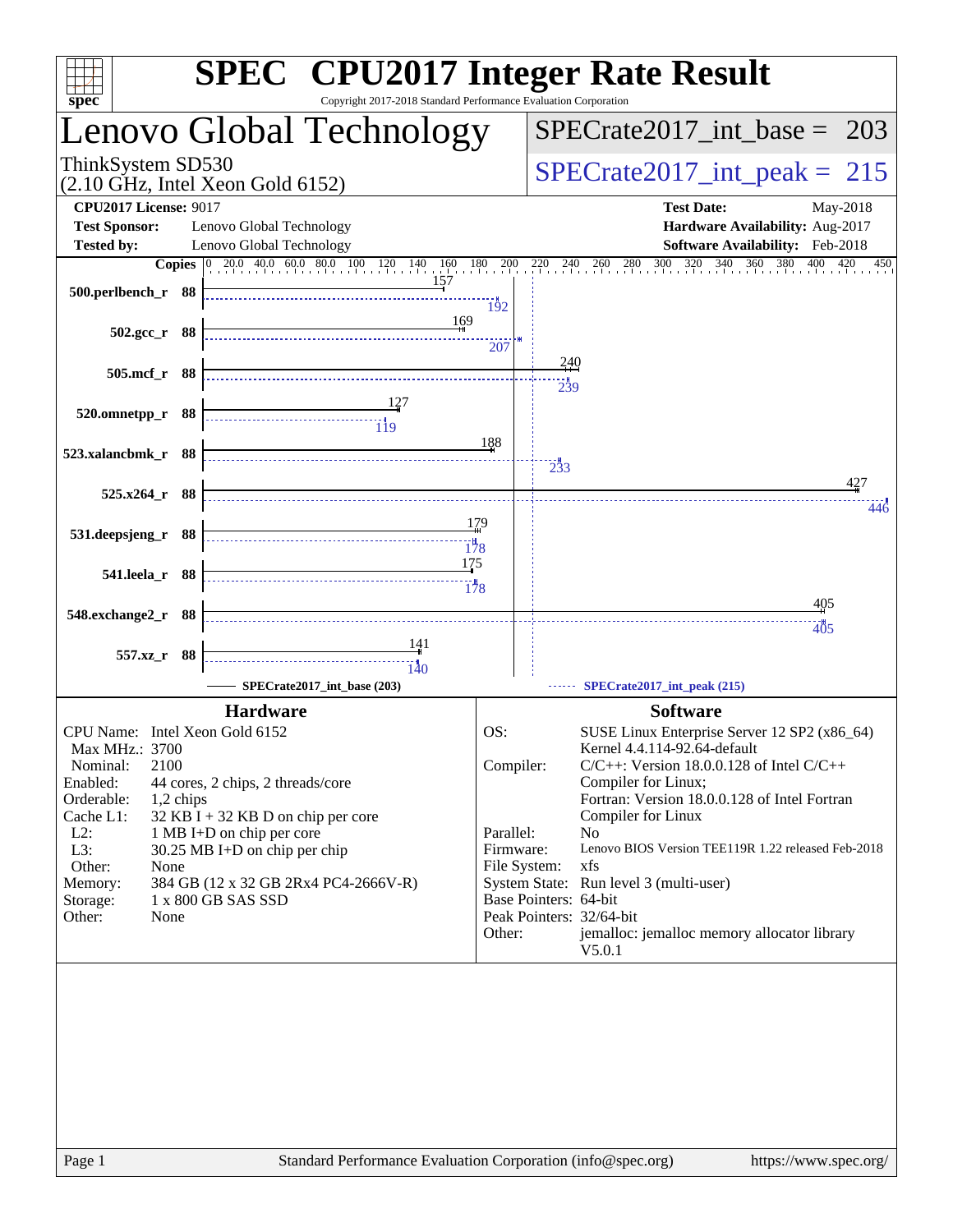

## Lenovo Global Technology

# [SPECrate2017\\_int\\_base =](http://www.spec.org/auto/cpu2017/Docs/result-fields.html#SPECrate2017intbase) 203

(2.10 GHz, Intel Xeon Gold 6152) ThinkSystem SD530  $SPECrate2017\_int\_peak = 215$ 

**[Test Sponsor:](http://www.spec.org/auto/cpu2017/Docs/result-fields.html#TestSponsor)** Lenovo Global Technology **[Hardware Availability:](http://www.spec.org/auto/cpu2017/Docs/result-fields.html#HardwareAvailability)** Aug-2017 **[Tested by:](http://www.spec.org/auto/cpu2017/Docs/result-fields.html#Testedby)** Lenovo Global Technology **[Software Availability:](http://www.spec.org/auto/cpu2017/Docs/result-fields.html#SoftwareAvailability)** Feb-2018

**[CPU2017 License:](http://www.spec.org/auto/cpu2017/Docs/result-fields.html#CPU2017License)** 9017 **[Test Date:](http://www.spec.org/auto/cpu2017/Docs/result-fields.html#TestDate)** May-2018

#### **[Results Table](http://www.spec.org/auto/cpu2017/Docs/result-fields.html#ResultsTable)**

| <b>Base</b>                      |               |                |       | <b>Peak</b>    |       |                |       |               |                |              |                |              |                |              |
|----------------------------------|---------------|----------------|-------|----------------|-------|----------------|-------|---------------|----------------|--------------|----------------|--------------|----------------|--------------|
| <b>Benchmark</b>                 | <b>Copies</b> | <b>Seconds</b> | Ratio | <b>Seconds</b> | Ratio | <b>Seconds</b> | Ratio | <b>Copies</b> | <b>Seconds</b> | <b>Ratio</b> | <b>Seconds</b> | <b>Ratio</b> | <b>Seconds</b> | <b>Ratio</b> |
| $500.$ perlbench_r               | 88            | 896            | 156   | 895            | 157   | 890            | 157   | 88            | 731            | 192          | 727            | 193          | 728            | 192          |
| 502.gcc_r                        | 88            | 731            | 170   | 736            | 169   | 745            | 167   | 88            | 607            | 205          | 603            | 207          | 601            | 207          |
| $505$ .mcf r                     | 88            | 580            | 245   | 593            | 240   | 601            | 237   | 88            | 599            | 238          | 596            | 239          | 596            | 239          |
| 520.omnetpp_r                    | 88            | 902            | 128   | 906            | 127   | 914            | 126   | 88            | 975            | 118          | 968            | 119          | 968            | <b>119</b>   |
| 523.xalancbmk_r                  | 88            | 490            | 190   | 494            | 188   | 496            | 188   | 88            | 401            | 231          | <u>399</u>     | 233          | 398            | 233          |
| 525.x264 r                       | 88            | 360            | 428   | 361            | 427   | 362            | 426   | 88            | 346            | 445          | 345            | 446          | 345            | 447          |
| 531.deepsjeng_r                  | 88            | 557            | 181   | 563            | 179   | 567            | 178   | 88            | 574            | 176          | 568            | 178          | 567            | 178          |
| 541.leela r                      | 88            | 831            | 175   | 834            | 175   | 830            | 176   | 88            | 817            | 178          | 821            | 178          | 823            | 177          |
| 548.exchange2_r                  | 88            | 569            | 405   | 569            | 405   | 572            | 403   | 88            | 571            | 404          | 570            | 405          | 568            | 406          |
| 557.xz r                         | 88            | 669            | 142   | 673            | 141   | 677            | 140   | 88            | 681            | 140          | 679            | 140          | 677            | 140          |
| $SPECrate2017$ int base =<br>203 |               |                |       |                |       |                |       |               |                |              |                |              |                |              |
| $CDFCsoft2017 int model =$       |               |                | 215   |                |       |                |       |               |                |              |                |              |                |              |

**[SPECrate2017\\_int\\_peak =](http://www.spec.org/auto/cpu2017/Docs/result-fields.html#SPECrate2017intpeak) 215**

Results appear in the [order in which they were run](http://www.spec.org/auto/cpu2017/Docs/result-fields.html#RunOrder). Bold underlined text [indicates a median measurement](http://www.spec.org/auto/cpu2017/Docs/result-fields.html#Median).

#### **[Submit Notes](http://www.spec.org/auto/cpu2017/Docs/result-fields.html#SubmitNotes)**

 The numactl mechanism was used to bind copies to processors. The config file option 'submit' was used to generate numactl commands to bind each copy to a specific processor. For details, please see the config file.

#### **[Operating System Notes](http://www.spec.org/auto/cpu2017/Docs/result-fields.html#OperatingSystemNotes)**

Stack size set to unlimited using "ulimit -s unlimited"

#### **[General Notes](http://www.spec.org/auto/cpu2017/Docs/result-fields.html#GeneralNotes)**

Environment variables set by runcpu before the start of the run: LD\_LIBRARY\_PATH = "/home/cpu2017.1.0.2.ic18.0/lib/ia32:/home/cpu2017.1.0.2.ic18.0/lib/intel64" LD\_LIBRARY\_PATH = "\$LD\_LIBRARY\_PATH:/home/cpu2017.1.0.2.ic18.0/je5.0.1-32:/home/cpu2017.1.0.2.ic18.0/je5.0.1-64" Binaries compiled on a system with 1x Intel Core i7-4790 CPU + 32GB RAM memory using Redhat Enterprise Linux 7.4 Transparent Huge Pages enabled by default Prior to runcpu invocation Filesystem page cache synced and cleared with: sync; echo 3> /proc/sys/vm/drop\_caches runcpu command invoked through numactl i.e.: numactl --interleave=all runcpu <etc> jemalloc: configured and built at default for 32bit (i686) and 64bit (x86\_64) targets; jemalloc: built with the RedHat Enterprise 7.4, and the system compiler gcc 4.8.5; jemalloc: sources avilable from jemalloc.net or

**(Continued on next page)**

| Page 2<br>Standard Performance Evaluation Corporation (info@spec.org)<br>https://www.spec.org/ |
|------------------------------------------------------------------------------------------------|
|------------------------------------------------------------------------------------------------|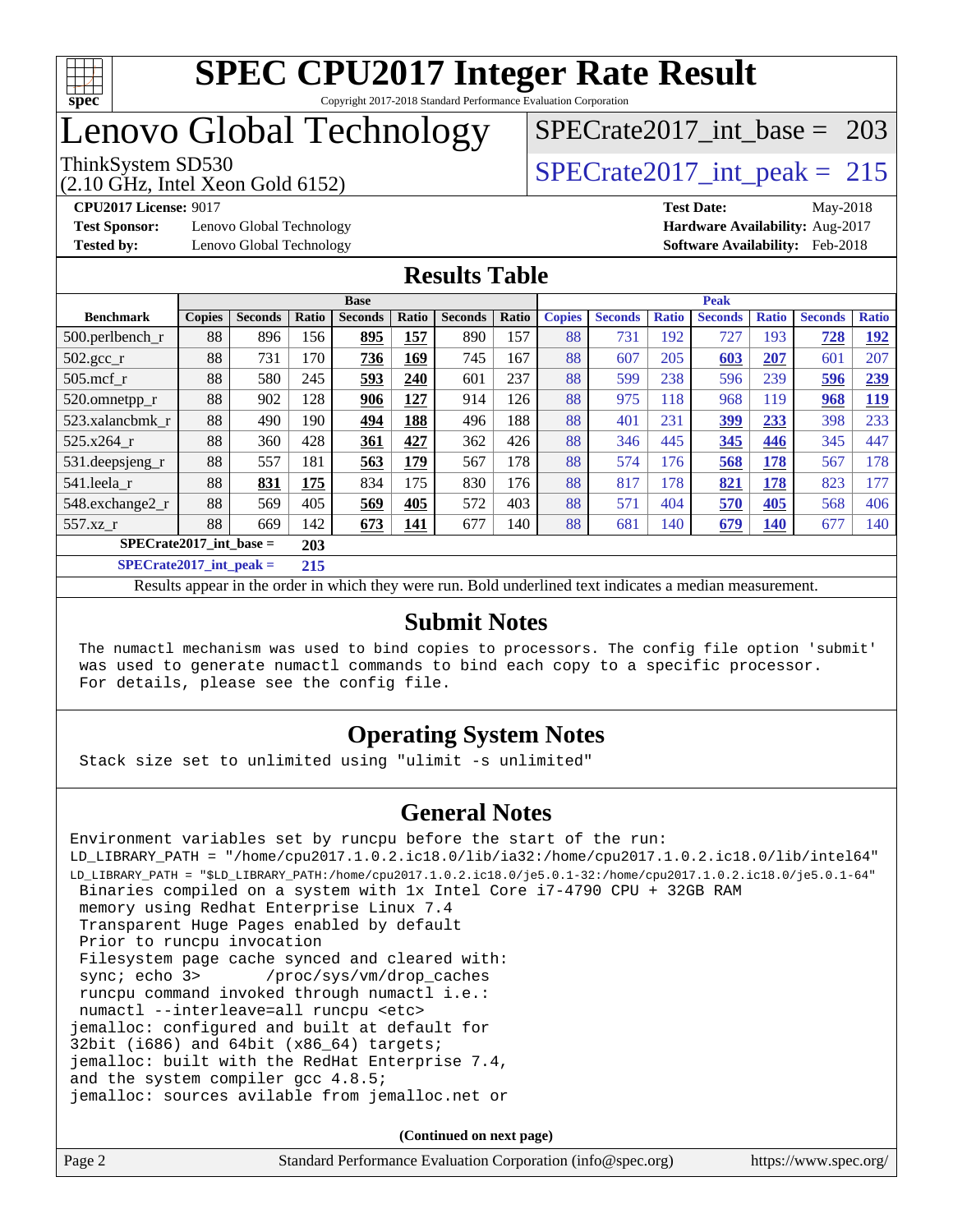

# **[SPEC CPU2017 Integer Rate Result](http://www.spec.org/auto/cpu2017/Docs/result-fields.html#SPECCPU2017IntegerRateResult)**

Copyright 2017-2018 Standard Performance Evaluation Corporation

## Lenovo Global Technology

[SPECrate2017\\_int\\_base =](http://www.spec.org/auto/cpu2017/Docs/result-fields.html#SPECrate2017intbase) 203

(2.10 GHz, Intel Xeon Gold 6152) ThinkSystem SD530  $SPECrate2017\_int\_peak = 215$ 

**[Test Sponsor:](http://www.spec.org/auto/cpu2017/Docs/result-fields.html#TestSponsor)** Lenovo Global Technology **[Hardware Availability:](http://www.spec.org/auto/cpu2017/Docs/result-fields.html#HardwareAvailability)** Aug-2017 **[Tested by:](http://www.spec.org/auto/cpu2017/Docs/result-fields.html#Testedby)** Lenovo Global Technology **[Software Availability:](http://www.spec.org/auto/cpu2017/Docs/result-fields.html#SoftwareAvailability)** Feb-2018

**[CPU2017 License:](http://www.spec.org/auto/cpu2017/Docs/result-fields.html#CPU2017License)** 9017 **[Test Date:](http://www.spec.org/auto/cpu2017/Docs/result-fields.html#TestDate)** May-2018

#### **[General Notes \(Continued\)](http://www.spec.org/auto/cpu2017/Docs/result-fields.html#GeneralNotes)**

<https://github.com/jemalloc/jemalloc/releases> Yes: The test sponsor attests, as of date of publication, that CVE-2017-5754 (Meltdown) is mitigated in the system as tested and documented. Yes: The test sponsor attests, as of date of publication, that CVE-2017-5753 (Spectre variant 1) is mitigated in the system as tested and documented. Yes: The test sponsor attests, as of date of publication, that CVE-2017-5715 (Spectre variant 2) is mitigated in the system as tested and documented.

#### **[Platform Notes](http://www.spec.org/auto/cpu2017/Docs/result-fields.html#PlatformNotes)**

Page 3 Standard Performance Evaluation Corporation [\(info@spec.org\)](mailto:info@spec.org) <https://www.spec.org/> BIOS configuration: Choose Operating Mode set to Maximum Performance SNC set to Enable DCU Streamer Prefetcher set to Disable MONITOR/MWAIT set to Enable Execute Disable Bit set to Disable DCA set to Enable Sysinfo program /home/cpu2017.1.0.2.ic18.0/bin/sysinfo Rev: r5797 of 2017-06-14 96c45e4568ad54c135fd618bcc091c0f running on linux-6zlr Thu May 31 11:13:03 2018 SUT (System Under Test) info as seen by some common utilities. For more information on this section, see <https://www.spec.org/cpu2017/Docs/config.html#sysinfo> From /proc/cpuinfo model name : Intel(R) Xeon(R) Gold 6152 CPU @ 2.10GHz 2 "physical id"s (chips) 88 "processors" cores, siblings (Caution: counting these is hw and system dependent. The following excerpts from /proc/cpuinfo might not be reliable. Use with caution.) cpu cores : 22 siblings : 44 physical 0: cores 0 1 2 3 4 5 8 9 10 11 12 16 17 18 19 20 21 24 25 26 27 28 physical 1: cores 0 1 2 3 4 5 8 9 10 11 12 16 17 18 19 20 21 24 25 26 27 28 From lscpu: Architecture: x86\_64<br>
CPU op-mode(s): 32-bit, 64-bit CPU op-mode(s):<br>Byte Order: Little Endian CPU(s): 88 On-line CPU(s) list: 0-87 Thread(s) per core: 2 Core(s) per socket: 22 Socket(s): 2 NUMA node(s): 4 **(Continued on next page)**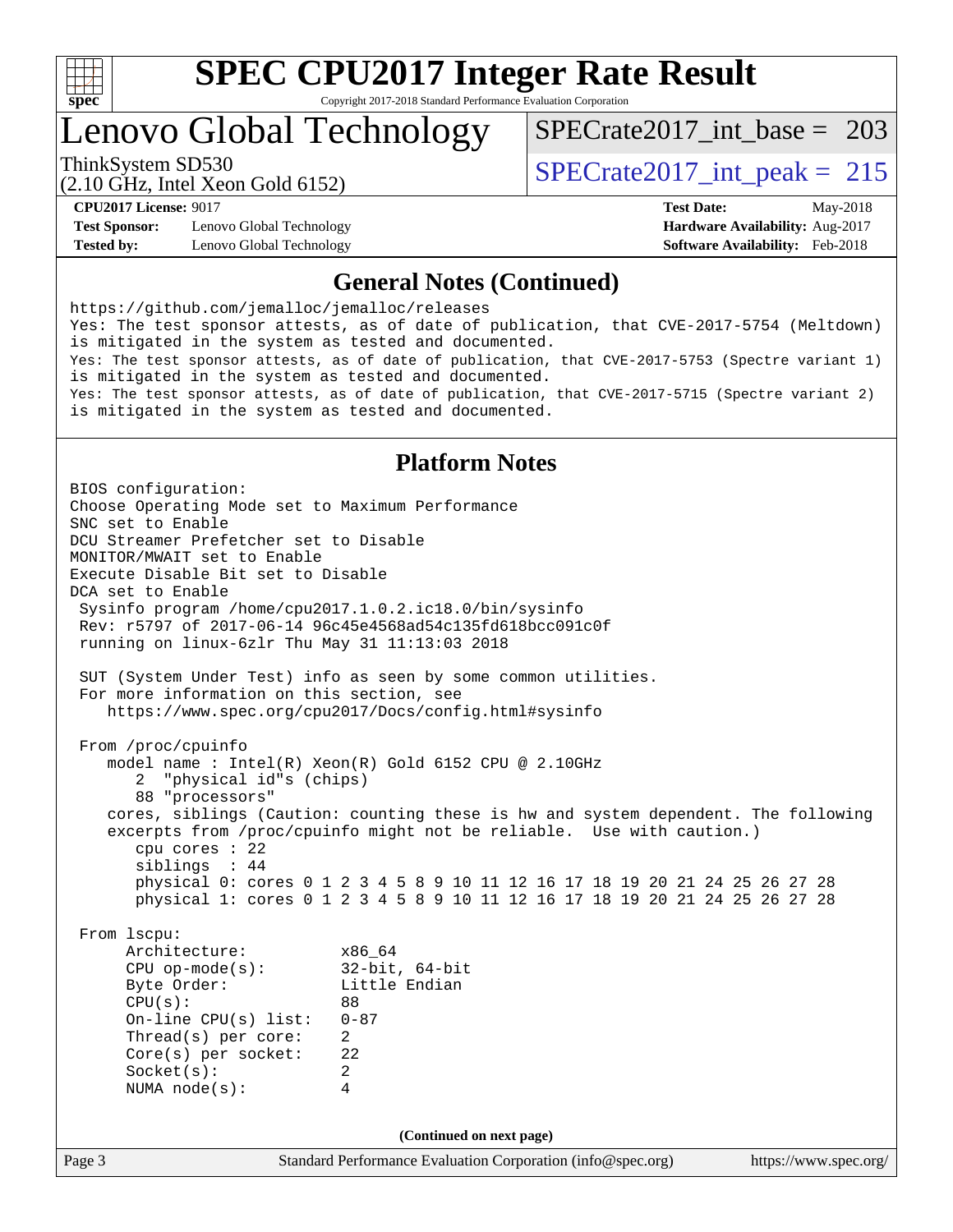

## Lenovo Global Technology

[SPECrate2017\\_int\\_base =](http://www.spec.org/auto/cpu2017/Docs/result-fields.html#SPECrate2017intbase) 203

(2.10 GHz, Intel Xeon Gold 6152)

ThinkSystem SD530<br>  $(2.10 \text{ GHz})$  Intel Xeon Gold 6152)

**[CPU2017 License:](http://www.spec.org/auto/cpu2017/Docs/result-fields.html#CPU2017License)** 9017 **[Test Date:](http://www.spec.org/auto/cpu2017/Docs/result-fields.html#TestDate)** May-2018

**[Test Sponsor:](http://www.spec.org/auto/cpu2017/Docs/result-fields.html#TestSponsor)** Lenovo Global Technology **[Hardware Availability:](http://www.spec.org/auto/cpu2017/Docs/result-fields.html#HardwareAvailability)** Aug-2017 **[Tested by:](http://www.spec.org/auto/cpu2017/Docs/result-fields.html#Testedby)** Lenovo Global Technology **[Software Availability:](http://www.spec.org/auto/cpu2017/Docs/result-fields.html#SoftwareAvailability)** Feb-2018

#### [Platform Notes \(Continued\)](http://www.spec.org/auto/cpu2017/Docs/result-fields.html#PlatformNotes)

| I lation in trotes (Communeu)                                                       |                                                                                      |  |  |  |  |  |  |  |
|-------------------------------------------------------------------------------------|--------------------------------------------------------------------------------------|--|--|--|--|--|--|--|
| Vendor ID:                                                                          | GenuineIntel                                                                         |  |  |  |  |  |  |  |
| CPU family:                                                                         | 6                                                                                    |  |  |  |  |  |  |  |
| Model:                                                                              | 85                                                                                   |  |  |  |  |  |  |  |
| Model name:                                                                         | $Intel(R) Xeon(R) Gold 6152 CPU @ 2.10GHz$                                           |  |  |  |  |  |  |  |
| Stepping:                                                                           | 4                                                                                    |  |  |  |  |  |  |  |
| CPU MHz:                                                                            | 2095.077                                                                             |  |  |  |  |  |  |  |
| BogoMIPS:                                                                           | 4190.15                                                                              |  |  |  |  |  |  |  |
| Virtualization:                                                                     | $VT - x$                                                                             |  |  |  |  |  |  |  |
| Lld cache:                                                                          | 32K                                                                                  |  |  |  |  |  |  |  |
| Lli cache:                                                                          | 32K                                                                                  |  |  |  |  |  |  |  |
| $L2$ cache:                                                                         | 1024K                                                                                |  |  |  |  |  |  |  |
|                                                                                     |                                                                                      |  |  |  |  |  |  |  |
| L3 cache:                                                                           | 30976K                                                                               |  |  |  |  |  |  |  |
| NUMA node0 CPU(s):                                                                  | $0-2, 6-8, 11-13, 17, 18, 44-46, 50-52, 55-57, 61, 62$                               |  |  |  |  |  |  |  |
| NUMA nodel $CPU(s):$                                                                | $3-5, 9, 10, 14-16, 19-21, 47-49, 53, 54, 58-60, 63-65$                              |  |  |  |  |  |  |  |
| NUMA node2 CPU(s):                                                                  | $22 - 24, 28 - 30, 33 - 35, 39, 40, 66 - 68, 72 - 74, 77 - 79, 83, 84$               |  |  |  |  |  |  |  |
|                                                                                     | NUMA $node3$ $CPU(s):$<br>25-27, 31, 32, 36-38, 41-43, 69-71, 75, 76, 80-82, 85-87   |  |  |  |  |  |  |  |
| Flags:<br>fpu vme de pse tsc msr pae mce cx8 apic sep mtrr pge mca cmov             |                                                                                      |  |  |  |  |  |  |  |
| pat pse36 clflush dts acpi mmx fxsr sse sse2 ss ht tm pbe syscall nx pdpe1gb rdtscp |                                                                                      |  |  |  |  |  |  |  |
|                                                                                     | lm constant_tsc art arch_perfmon pebs bts rep_good nopl xtopology nonstop_tsc        |  |  |  |  |  |  |  |
|                                                                                     | aperfmperf eagerfpu pni pclmulqdq dtes64 monitor ds_cpl vmx smx est tm2 ssse3 sdbg   |  |  |  |  |  |  |  |
|                                                                                     | fma cx16 xtpr pdcm pcid dca sse4_1 sse4_2 x2apic movbe popcnt tsc_deadline_timer aes |  |  |  |  |  |  |  |
|                                                                                     | xsave avx f16c rdrand lahf_lm abm 3dnowprefetch ida arat epb invpcid_single pln pts  |  |  |  |  |  |  |  |
|                                                                                     | dtherm intel_pt rsb_ctxsw spec_ctrl retpoline kaiser tpr_shadow vnmi flexpriority    |  |  |  |  |  |  |  |
|                                                                                     | ept vpid fsgsbase tsc_adjust bmil hle avx2 smep bmi2 erms invpcid rtm cqm mpx        |  |  |  |  |  |  |  |
|                                                                                     | avx512f avx512dq rdseed adx smap clflushopt clwb avx512cd avx512bw avx512vl xsaveopt |  |  |  |  |  |  |  |
| xsavec xgetbvl cqm_llc cqm_occup_llc                                                |                                                                                      |  |  |  |  |  |  |  |
|                                                                                     |                                                                                      |  |  |  |  |  |  |  |
| /proc/cpuinfo cache data                                                            |                                                                                      |  |  |  |  |  |  |  |
| cache size : 30976 KB                                                               |                                                                                      |  |  |  |  |  |  |  |
|                                                                                     |                                                                                      |  |  |  |  |  |  |  |
|                                                                                     | From numactl --hardware WARNING: a numactl 'node' might or might not correspond to a |  |  |  |  |  |  |  |
| physical chip.                                                                      |                                                                                      |  |  |  |  |  |  |  |
| $available: 4 nodes (0-3)$                                                          |                                                                                      |  |  |  |  |  |  |  |
|                                                                                     | node 0 cpus: 0 1 2 6 7 8 11 12 13 17 18 44 45 46 50 51 52 55 56 57 61 62             |  |  |  |  |  |  |  |
| node 0 size: 96355 MB                                                               |                                                                                      |  |  |  |  |  |  |  |
| node 0 free: 96067 MB                                                               |                                                                                      |  |  |  |  |  |  |  |
|                                                                                     | node 1 cpus: 3 4 5 9 10 14 15 16 19 20 21 47 48 49 53 54 58 59 60 63 64 65           |  |  |  |  |  |  |  |
|                                                                                     |                                                                                      |  |  |  |  |  |  |  |
| node 1 size: 96753 MB                                                               |                                                                                      |  |  |  |  |  |  |  |
| node 1 free: 96525 MB                                                               |                                                                                      |  |  |  |  |  |  |  |
|                                                                                     | node 2 cpus: 22 23 24 28 29 30 33 34 35 39 40 66 67 68 72 73 74 77 78 79 83 84       |  |  |  |  |  |  |  |
| node 2 size: 96753 MB                                                               |                                                                                      |  |  |  |  |  |  |  |
| node 2 free: 96524 MB                                                               |                                                                                      |  |  |  |  |  |  |  |
|                                                                                     | node 3 cpus: 25 26 27 31 32 36 37 38 41 42 43 69 70 71 75 76 80 81 82 85 86 87       |  |  |  |  |  |  |  |
| node 3 size: 96750 MB                                                               |                                                                                      |  |  |  |  |  |  |  |
| node 3 free: 96404 MB                                                               |                                                                                      |  |  |  |  |  |  |  |
| node distances:                                                                     |                                                                                      |  |  |  |  |  |  |  |
| node<br>$\mathbf{1}$<br>$\overline{0}$<br>-2<br>3                                   |                                                                                      |  |  |  |  |  |  |  |
|                                                                                     |                                                                                      |  |  |  |  |  |  |  |
| (Continued on next page)                                                            |                                                                                      |  |  |  |  |  |  |  |
|                                                                                     |                                                                                      |  |  |  |  |  |  |  |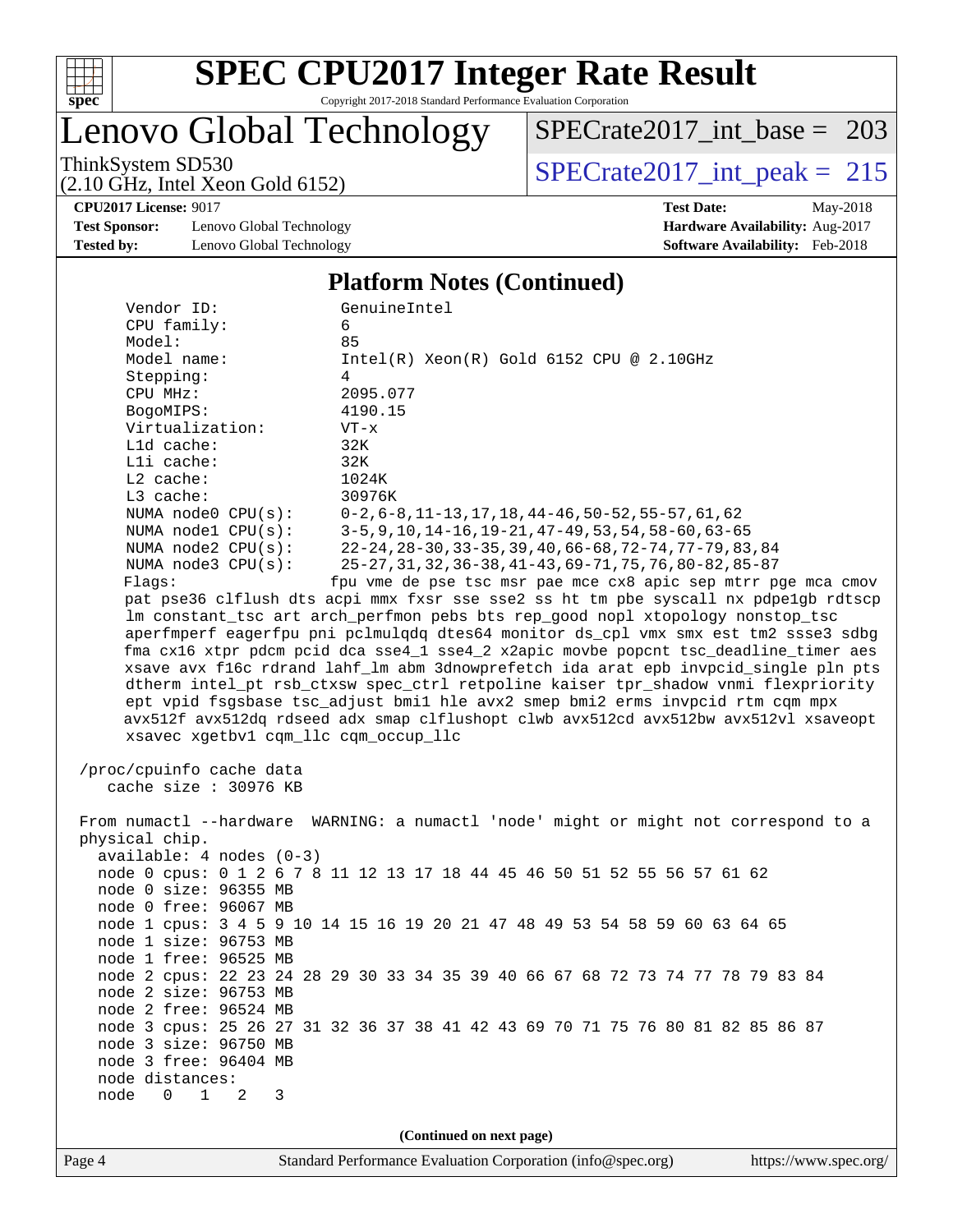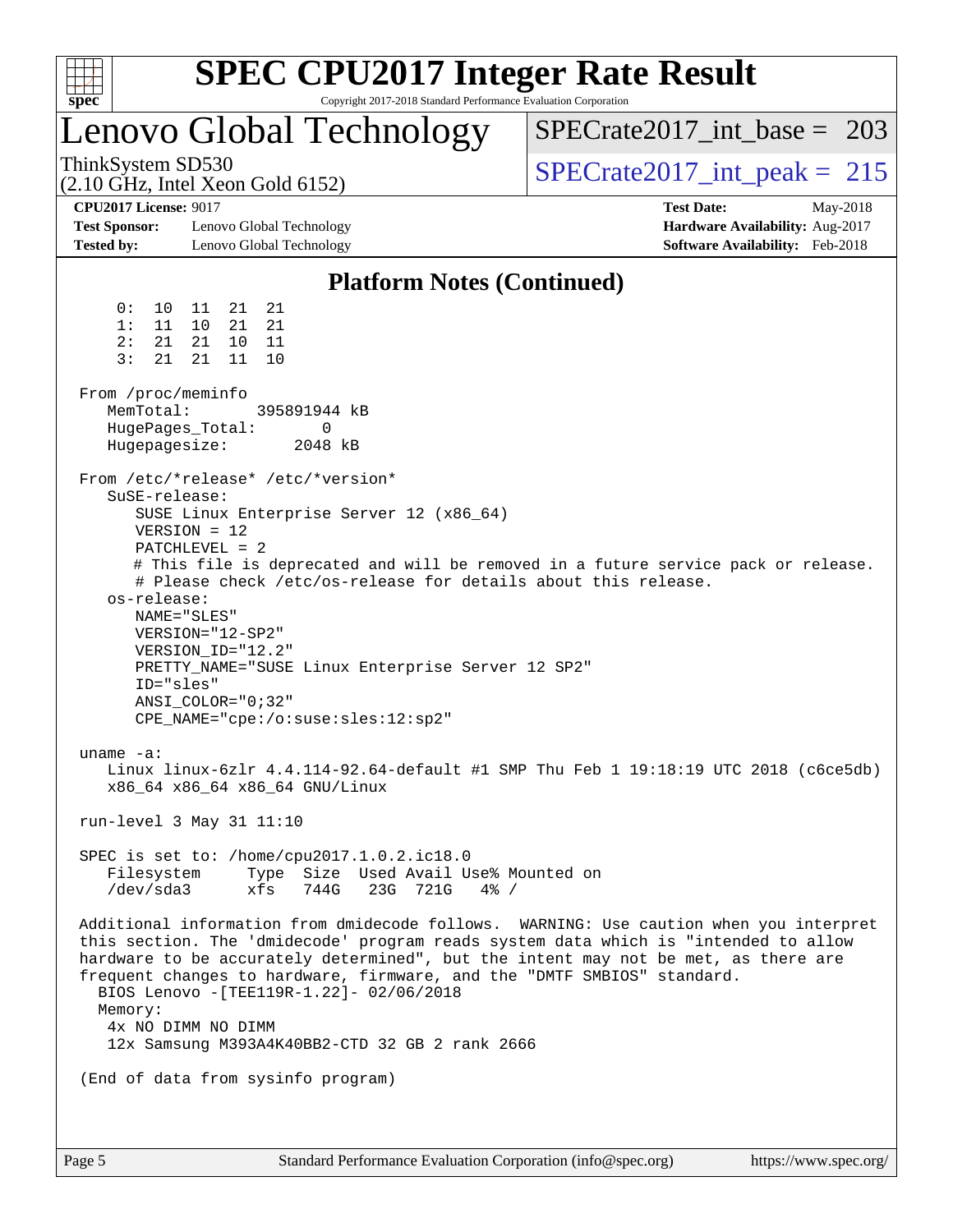

# **[SPEC CPU2017 Integer Rate Result](http://www.spec.org/auto/cpu2017/Docs/result-fields.html#SPECCPU2017IntegerRateResult)**

Copyright 2017-2018 Standard Performance Evaluation Corporation

## Lenovo Global Technology

[SPECrate2017\\_int\\_base =](http://www.spec.org/auto/cpu2017/Docs/result-fields.html#SPECrate2017intbase) 203

(2.10 GHz, Intel Xeon Gold 6152)

ThinkSystem SD530<br>  $(2.10 \text{ GHz})$  Intel Xeon Gold 6152)

**[Test Sponsor:](http://www.spec.org/auto/cpu2017/Docs/result-fields.html#TestSponsor)** Lenovo Global Technology **[Hardware Availability:](http://www.spec.org/auto/cpu2017/Docs/result-fields.html#HardwareAvailability)** Aug-2017 **[Tested by:](http://www.spec.org/auto/cpu2017/Docs/result-fields.html#Testedby)** Lenovo Global Technology **[Software Availability:](http://www.spec.org/auto/cpu2017/Docs/result-fields.html#SoftwareAvailability)** Feb-2018

**[CPU2017 License:](http://www.spec.org/auto/cpu2017/Docs/result-fields.html#CPU2017License)** 9017 **[Test Date:](http://www.spec.org/auto/cpu2017/Docs/result-fields.html#TestDate)** May-2018

#### **[Compiler Version Notes](http://www.spec.org/auto/cpu2017/Docs/result-fields.html#CompilerVersionNotes)**

| 500.perlbench_r(base) 502.gcc_r(base) 505.mcf_r(base, peak)<br>CC.<br>$525.x264_r(base, peak) 557.xz_r(base, peak)$ |
|---------------------------------------------------------------------------------------------------------------------|
| icc (ICC) 18.0.0 20170811<br>Copyright (C) 1985-2017 Intel Corporation. All rights reserved.                        |
| 500.perlbench_r(peak) 502.gcc_r(peak)<br>CC.                                                                        |
| icc (ICC) 18.0.0 20170811<br>Copyright (C) 1985-2017 Intel Corporation. All rights reserved.                        |
| CXXC 520.omnetpp_r(base) 523.xalancbmk_r(base) 531.deepsjeng_r(base)<br>$541.$ leela_r(base)                        |
| icpc (ICC) 18.0.0 20170811<br>Copyright (C) 1985-2017 Intel Corporation. All rights reserved.                       |
| CXXC 520.omnetpp_r(peak) 523.xalancbmk_r(peak) 531.deepsjeng_r(peak)<br>$541.$ leela_r(peak)                        |
| icpc (ICC) 18.0.0 20170811<br>Copyright (C) 1985-2017 Intel Corporation. All rights reserved.                       |
| 548.exchange2_r(base, peak)<br>FC.                                                                                  |
| ifort (IFORT) 18.0.0 20170811<br>Copyright (C) 1985-2017 Intel Corporation. All rights reserved.                    |

## **[Base Compiler Invocation](http://www.spec.org/auto/cpu2017/Docs/result-fields.html#BaseCompilerInvocation)**

[C benchmarks](http://www.spec.org/auto/cpu2017/Docs/result-fields.html#Cbenchmarks): [icc](http://www.spec.org/cpu2017/results/res2018q2/cpu2017-20180612-07034.flags.html#user_CCbase_intel_icc_18.0_66fc1ee009f7361af1fbd72ca7dcefbb700085f36577c54f309893dd4ec40d12360134090235512931783d35fd58c0460139e722d5067c5574d8eaf2b3e37e92)

[C++ benchmarks:](http://www.spec.org/auto/cpu2017/Docs/result-fields.html#CXXbenchmarks) [icpc](http://www.spec.org/cpu2017/results/res2018q2/cpu2017-20180612-07034.flags.html#user_CXXbase_intel_icpc_18.0_c510b6838c7f56d33e37e94d029a35b4a7bccf4766a728ee175e80a419847e808290a9b78be685c44ab727ea267ec2f070ec5dc83b407c0218cded6866a35d07)

**(Continued on next page)**

Page 6 Standard Performance Evaluation Corporation [\(info@spec.org\)](mailto:info@spec.org) <https://www.spec.org/>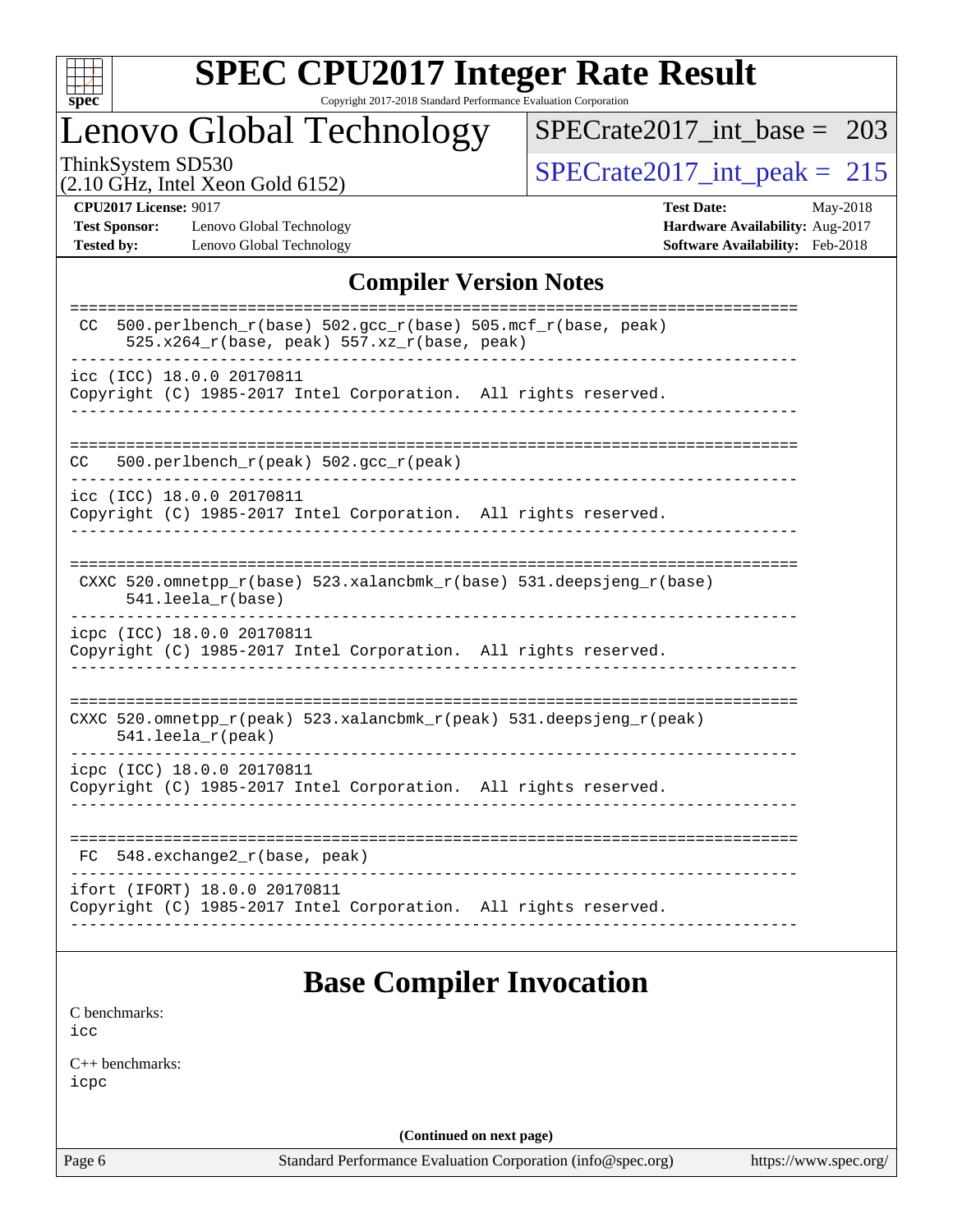

## Lenovo Global Technology

[SPECrate2017\\_int\\_base =](http://www.spec.org/auto/cpu2017/Docs/result-fields.html#SPECrate2017intbase) 203

(2.10 GHz, Intel Xeon Gold 6152)

ThinkSystem SD530<br>  $\binom{210 \text{ CH}_7 \text{ Intel Year} \text{ Total } 6152}$  [SPECrate2017\\_int\\_peak =](http://www.spec.org/auto/cpu2017/Docs/result-fields.html#SPECrate2017intpeak) 215

**[Test Sponsor:](http://www.spec.org/auto/cpu2017/Docs/result-fields.html#TestSponsor)** Lenovo Global Technology **[Hardware Availability:](http://www.spec.org/auto/cpu2017/Docs/result-fields.html#HardwareAvailability)** Aug-2017 **[Tested by:](http://www.spec.org/auto/cpu2017/Docs/result-fields.html#Testedby)** Lenovo Global Technology **[Software Availability:](http://www.spec.org/auto/cpu2017/Docs/result-fields.html#SoftwareAvailability)** Feb-2018

**[CPU2017 License:](http://www.spec.org/auto/cpu2017/Docs/result-fields.html#CPU2017License)** 9017 **[Test Date:](http://www.spec.org/auto/cpu2017/Docs/result-fields.html#TestDate)** May-2018

## **[Base Compiler Invocation \(Continued\)](http://www.spec.org/auto/cpu2017/Docs/result-fields.html#BaseCompilerInvocation)**

[Fortran benchmarks](http://www.spec.org/auto/cpu2017/Docs/result-fields.html#Fortranbenchmarks): [ifort](http://www.spec.org/cpu2017/results/res2018q2/cpu2017-20180612-07034.flags.html#user_FCbase_intel_ifort_18.0_8111460550e3ca792625aed983ce982f94888b8b503583aa7ba2b8303487b4d8a21a13e7191a45c5fd58ff318f48f9492884d4413fa793fd88dd292cad7027ca)

**[Base Portability Flags](http://www.spec.org/auto/cpu2017/Docs/result-fields.html#BasePortabilityFlags)**

 500.perlbench\_r: [-DSPEC\\_LP64](http://www.spec.org/cpu2017/results/res2018q2/cpu2017-20180612-07034.flags.html#b500.perlbench_r_basePORTABILITY_DSPEC_LP64) [-DSPEC\\_LINUX\\_X64](http://www.spec.org/cpu2017/results/res2018q2/cpu2017-20180612-07034.flags.html#b500.perlbench_r_baseCPORTABILITY_DSPEC_LINUX_X64) 502.gcc\_r: [-DSPEC\\_LP64](http://www.spec.org/cpu2017/results/res2018q2/cpu2017-20180612-07034.flags.html#suite_basePORTABILITY502_gcc_r_DSPEC_LP64) 505.mcf\_r: [-DSPEC\\_LP64](http://www.spec.org/cpu2017/results/res2018q2/cpu2017-20180612-07034.flags.html#suite_basePORTABILITY505_mcf_r_DSPEC_LP64) 520.omnetpp\_r: [-DSPEC\\_LP64](http://www.spec.org/cpu2017/results/res2018q2/cpu2017-20180612-07034.flags.html#suite_basePORTABILITY520_omnetpp_r_DSPEC_LP64) 523.xalancbmk\_r: [-DSPEC\\_LP64](http://www.spec.org/cpu2017/results/res2018q2/cpu2017-20180612-07034.flags.html#suite_basePORTABILITY523_xalancbmk_r_DSPEC_LP64) [-DSPEC\\_LINUX](http://www.spec.org/cpu2017/results/res2018q2/cpu2017-20180612-07034.flags.html#b523.xalancbmk_r_baseCXXPORTABILITY_DSPEC_LINUX) 525.x264\_r: [-DSPEC\\_LP64](http://www.spec.org/cpu2017/results/res2018q2/cpu2017-20180612-07034.flags.html#suite_basePORTABILITY525_x264_r_DSPEC_LP64) 531.deepsjeng\_r: [-DSPEC\\_LP64](http://www.spec.org/cpu2017/results/res2018q2/cpu2017-20180612-07034.flags.html#suite_basePORTABILITY531_deepsjeng_r_DSPEC_LP64) 541.leela\_r: [-DSPEC\\_LP64](http://www.spec.org/cpu2017/results/res2018q2/cpu2017-20180612-07034.flags.html#suite_basePORTABILITY541_leela_r_DSPEC_LP64) 548.exchange2\_r: [-DSPEC\\_LP64](http://www.spec.org/cpu2017/results/res2018q2/cpu2017-20180612-07034.flags.html#suite_basePORTABILITY548_exchange2_r_DSPEC_LP64) 557.xz\_r: [-DSPEC\\_LP64](http://www.spec.org/cpu2017/results/res2018q2/cpu2017-20180612-07034.flags.html#suite_basePORTABILITY557_xz_r_DSPEC_LP64)

## **[Base Optimization Flags](http://www.spec.org/auto/cpu2017/Docs/result-fields.html#BaseOptimizationFlags)**

[C benchmarks](http://www.spec.org/auto/cpu2017/Docs/result-fields.html#Cbenchmarks):

[-Wl,-z,muldefs](http://www.spec.org/cpu2017/results/res2018q2/cpu2017-20180612-07034.flags.html#user_CCbase_link_force_multiple1_b4cbdb97b34bdee9ceefcfe54f4c8ea74255f0b02a4b23e853cdb0e18eb4525ac79b5a88067c842dd0ee6996c24547a27a4b99331201badda8798ef8a743f577) [-xCORE-AVX512](http://www.spec.org/cpu2017/results/res2018q2/cpu2017-20180612-07034.flags.html#user_CCbase_f-xCORE-AVX512) [-ipo](http://www.spec.org/cpu2017/results/res2018q2/cpu2017-20180612-07034.flags.html#user_CCbase_f-ipo) [-O3](http://www.spec.org/cpu2017/results/res2018q2/cpu2017-20180612-07034.flags.html#user_CCbase_f-O3) [-no-prec-div](http://www.spec.org/cpu2017/results/res2018q2/cpu2017-20180612-07034.flags.html#user_CCbase_f-no-prec-div) [-qopt-mem-layout-trans=3](http://www.spec.org/cpu2017/results/res2018q2/cpu2017-20180612-07034.flags.html#user_CCbase_f-qopt-mem-layout-trans_de80db37974c74b1f0e20d883f0b675c88c3b01e9d123adea9b28688d64333345fb62bc4a798493513fdb68f60282f9a726aa07f478b2f7113531aecce732043) [-L/usr/local/je5.0.1-64/lib](http://www.spec.org/cpu2017/results/res2018q2/cpu2017-20180612-07034.flags.html#user_CCbase_jemalloc_link_path64_4b10a636b7bce113509b17f3bd0d6226c5fb2346b9178c2d0232c14f04ab830f976640479e5c33dc2bcbbdad86ecfb6634cbbd4418746f06f368b512fced5394) [-ljemalloc](http://www.spec.org/cpu2017/results/res2018q2/cpu2017-20180612-07034.flags.html#user_CCbase_jemalloc_link_lib_d1249b907c500fa1c0672f44f562e3d0f79738ae9e3c4a9c376d49f265a04b9c99b167ecedbf6711b3085be911c67ff61f150a17b3472be731631ba4d0471706)

[C++ benchmarks:](http://www.spec.org/auto/cpu2017/Docs/result-fields.html#CXXbenchmarks)

[-Wl,-z,muldefs](http://www.spec.org/cpu2017/results/res2018q2/cpu2017-20180612-07034.flags.html#user_CXXbase_link_force_multiple1_b4cbdb97b34bdee9ceefcfe54f4c8ea74255f0b02a4b23e853cdb0e18eb4525ac79b5a88067c842dd0ee6996c24547a27a4b99331201badda8798ef8a743f577) [-xCORE-AVX512](http://www.spec.org/cpu2017/results/res2018q2/cpu2017-20180612-07034.flags.html#user_CXXbase_f-xCORE-AVX512) [-ipo](http://www.spec.org/cpu2017/results/res2018q2/cpu2017-20180612-07034.flags.html#user_CXXbase_f-ipo) [-O3](http://www.spec.org/cpu2017/results/res2018q2/cpu2017-20180612-07034.flags.html#user_CXXbase_f-O3) [-no-prec-div](http://www.spec.org/cpu2017/results/res2018q2/cpu2017-20180612-07034.flags.html#user_CXXbase_f-no-prec-div) [-qopt-mem-layout-trans=3](http://www.spec.org/cpu2017/results/res2018q2/cpu2017-20180612-07034.flags.html#user_CXXbase_f-qopt-mem-layout-trans_de80db37974c74b1f0e20d883f0b675c88c3b01e9d123adea9b28688d64333345fb62bc4a798493513fdb68f60282f9a726aa07f478b2f7113531aecce732043) [-L/usr/local/je5.0.1-64/lib](http://www.spec.org/cpu2017/results/res2018q2/cpu2017-20180612-07034.flags.html#user_CXXbase_jemalloc_link_path64_4b10a636b7bce113509b17f3bd0d6226c5fb2346b9178c2d0232c14f04ab830f976640479e5c33dc2bcbbdad86ecfb6634cbbd4418746f06f368b512fced5394) [-ljemalloc](http://www.spec.org/cpu2017/results/res2018q2/cpu2017-20180612-07034.flags.html#user_CXXbase_jemalloc_link_lib_d1249b907c500fa1c0672f44f562e3d0f79738ae9e3c4a9c376d49f265a04b9c99b167ecedbf6711b3085be911c67ff61f150a17b3472be731631ba4d0471706)

[Fortran benchmarks](http://www.spec.org/auto/cpu2017/Docs/result-fields.html#Fortranbenchmarks):

[-Wl,-z,muldefs](http://www.spec.org/cpu2017/results/res2018q2/cpu2017-20180612-07034.flags.html#user_FCbase_link_force_multiple1_b4cbdb97b34bdee9ceefcfe54f4c8ea74255f0b02a4b23e853cdb0e18eb4525ac79b5a88067c842dd0ee6996c24547a27a4b99331201badda8798ef8a743f577) [-xCORE-AVX512](http://www.spec.org/cpu2017/results/res2018q2/cpu2017-20180612-07034.flags.html#user_FCbase_f-xCORE-AVX512) [-ipo](http://www.spec.org/cpu2017/results/res2018q2/cpu2017-20180612-07034.flags.html#user_FCbase_f-ipo) [-O3](http://www.spec.org/cpu2017/results/res2018q2/cpu2017-20180612-07034.flags.html#user_FCbase_f-O3) [-no-prec-div](http://www.spec.org/cpu2017/results/res2018q2/cpu2017-20180612-07034.flags.html#user_FCbase_f-no-prec-div) [-qopt-mem-layout-trans=3](http://www.spec.org/cpu2017/results/res2018q2/cpu2017-20180612-07034.flags.html#user_FCbase_f-qopt-mem-layout-trans_de80db37974c74b1f0e20d883f0b675c88c3b01e9d123adea9b28688d64333345fb62bc4a798493513fdb68f60282f9a726aa07f478b2f7113531aecce732043) [-nostandard-realloc-lhs](http://www.spec.org/cpu2017/results/res2018q2/cpu2017-20180612-07034.flags.html#user_FCbase_f_2003_std_realloc_82b4557e90729c0f113870c07e44d33d6f5a304b4f63d4c15d2d0f1fab99f5daaed73bdb9275d9ae411527f28b936061aa8b9c8f2d63842963b95c9dd6426b8a) [-align array32byte](http://www.spec.org/cpu2017/results/res2018q2/cpu2017-20180612-07034.flags.html#user_FCbase_align_array32byte_b982fe038af199962ba9a80c053b8342c548c85b40b8e86eb3cc33dee0d7986a4af373ac2d51c3f7cf710a18d62fdce2948f201cd044323541f22fc0fffc51b6) [-L/usr/local/je5.0.1-64/lib](http://www.spec.org/cpu2017/results/res2018q2/cpu2017-20180612-07034.flags.html#user_FCbase_jemalloc_link_path64_4b10a636b7bce113509b17f3bd0d6226c5fb2346b9178c2d0232c14f04ab830f976640479e5c33dc2bcbbdad86ecfb6634cbbd4418746f06f368b512fced5394) [-ljemalloc](http://www.spec.org/cpu2017/results/res2018q2/cpu2017-20180612-07034.flags.html#user_FCbase_jemalloc_link_lib_d1249b907c500fa1c0672f44f562e3d0f79738ae9e3c4a9c376d49f265a04b9c99b167ecedbf6711b3085be911c67ff61f150a17b3472be731631ba4d0471706)

## **[Base Other Flags](http://www.spec.org/auto/cpu2017/Docs/result-fields.html#BaseOtherFlags)**

[C benchmarks](http://www.spec.org/auto/cpu2017/Docs/result-fields.html#Cbenchmarks):  $-m64 - std= c11$  $-m64 - std= c11$ 

[C++ benchmarks:](http://www.spec.org/auto/cpu2017/Docs/result-fields.html#CXXbenchmarks)  $-m64$ 

**(Continued on next page)**

Page 7 Standard Performance Evaluation Corporation [\(info@spec.org\)](mailto:info@spec.org) <https://www.spec.org/>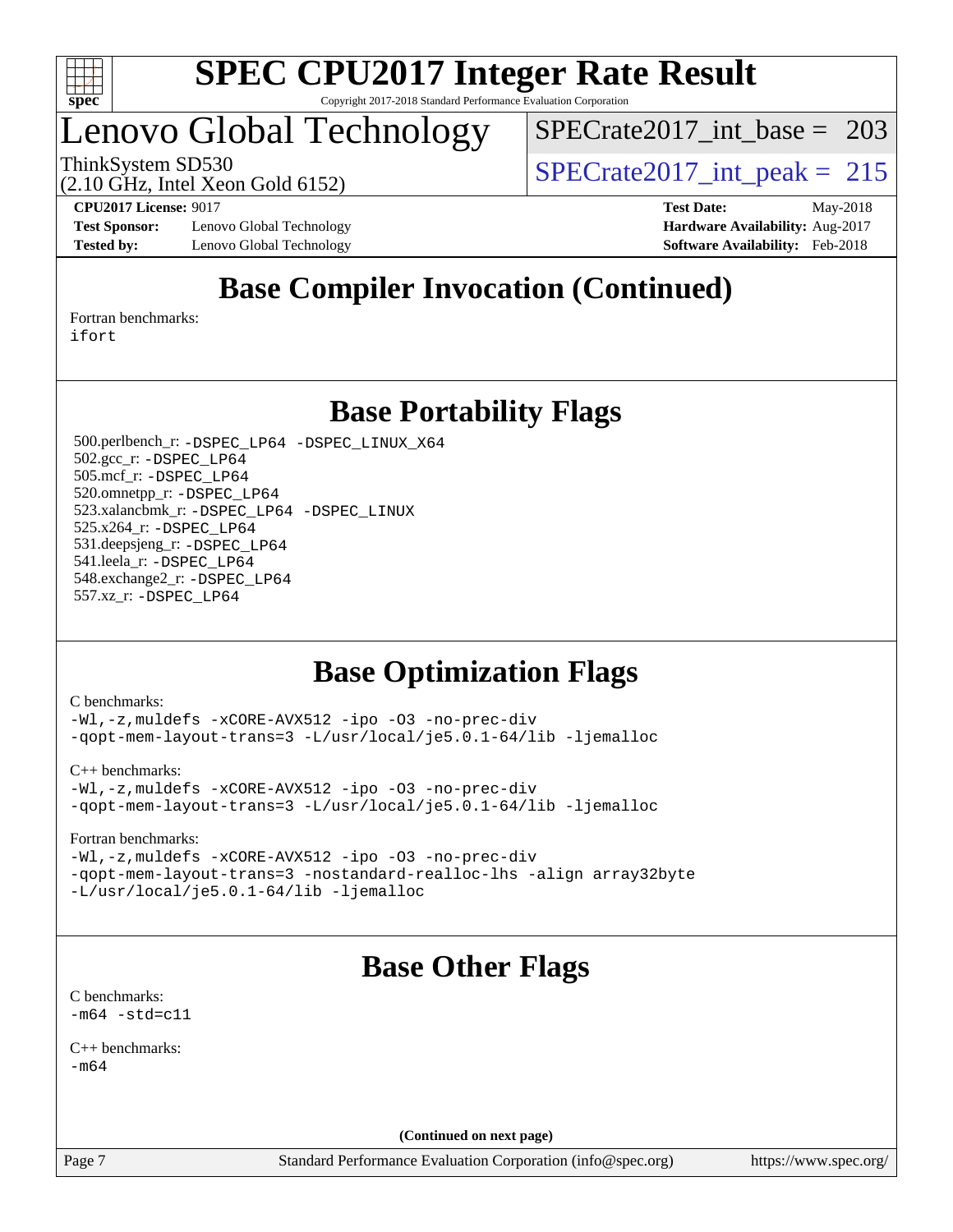

## Lenovo Global Technology

[SPECrate2017\\_int\\_base =](http://www.spec.org/auto/cpu2017/Docs/result-fields.html#SPECrate2017intbase) 203

(2.10 GHz, Intel Xeon Gold 6152)

ThinkSystem SD530  $SPECrate2017\_int\_peak = 215$ 

**[Test Sponsor:](http://www.spec.org/auto/cpu2017/Docs/result-fields.html#TestSponsor)** Lenovo Global Technology **[Hardware Availability:](http://www.spec.org/auto/cpu2017/Docs/result-fields.html#HardwareAvailability)** Aug-2017 **[Tested by:](http://www.spec.org/auto/cpu2017/Docs/result-fields.html#Testedby)** Lenovo Global Technology **[Software Availability:](http://www.spec.org/auto/cpu2017/Docs/result-fields.html#SoftwareAvailability)** Feb-2018

**[CPU2017 License:](http://www.spec.org/auto/cpu2017/Docs/result-fields.html#CPU2017License)** 9017 **[Test Date:](http://www.spec.org/auto/cpu2017/Docs/result-fields.html#TestDate)** May-2018

## **[Base Other Flags \(Continued\)](http://www.spec.org/auto/cpu2017/Docs/result-fields.html#BaseOtherFlags)**

[Fortran benchmarks](http://www.spec.org/auto/cpu2017/Docs/result-fields.html#Fortranbenchmarks):

[-m64](http://www.spec.org/cpu2017/results/res2018q2/cpu2017-20180612-07034.flags.html#user_FCbase_intel_intel64_18.0_af43caccfc8ded86e7699f2159af6efc7655f51387b94da716254467f3c01020a5059329e2569e4053f409e7c9202a7efc638f7a6d1ffb3f52dea4a3e31d82ab)

### **[Peak Compiler Invocation](http://www.spec.org/auto/cpu2017/Docs/result-fields.html#PeakCompilerInvocation)**

[C benchmarks](http://www.spec.org/auto/cpu2017/Docs/result-fields.html#Cbenchmarks):  $i$ cc

[C++ benchmarks:](http://www.spec.org/auto/cpu2017/Docs/result-fields.html#CXXbenchmarks) [icpc](http://www.spec.org/cpu2017/results/res2018q2/cpu2017-20180612-07034.flags.html#user_CXXpeak_intel_icpc_18.0_c510b6838c7f56d33e37e94d029a35b4a7bccf4766a728ee175e80a419847e808290a9b78be685c44ab727ea267ec2f070ec5dc83b407c0218cded6866a35d07)

[Fortran benchmarks](http://www.spec.org/auto/cpu2017/Docs/result-fields.html#Fortranbenchmarks): [ifort](http://www.spec.org/cpu2017/results/res2018q2/cpu2017-20180612-07034.flags.html#user_FCpeak_intel_ifort_18.0_8111460550e3ca792625aed983ce982f94888b8b503583aa7ba2b8303487b4d8a21a13e7191a45c5fd58ff318f48f9492884d4413fa793fd88dd292cad7027ca)

## **[Peak Portability Flags](http://www.spec.org/auto/cpu2017/Docs/result-fields.html#PeakPortabilityFlags)**

 500.perlbench\_r: [-DSPEC\\_LP64](http://www.spec.org/cpu2017/results/res2018q2/cpu2017-20180612-07034.flags.html#b500.perlbench_r_peakPORTABILITY_DSPEC_LP64) [-DSPEC\\_LINUX\\_X64](http://www.spec.org/cpu2017/results/res2018q2/cpu2017-20180612-07034.flags.html#b500.perlbench_r_peakCPORTABILITY_DSPEC_LINUX_X64) 502.gcc\_r: [-D\\_FILE\\_OFFSET\\_BITS=64](http://www.spec.org/cpu2017/results/res2018q2/cpu2017-20180612-07034.flags.html#user_peakPORTABILITY502_gcc_r_file_offset_bits_64_5ae949a99b284ddf4e95728d47cb0843d81b2eb0e18bdfe74bbf0f61d0b064f4bda2f10ea5eb90e1dcab0e84dbc592acfc5018bc955c18609f94ddb8d550002c) 505.mcf\_r: [-DSPEC\\_LP64](http://www.spec.org/cpu2017/results/res2018q2/cpu2017-20180612-07034.flags.html#suite_peakPORTABILITY505_mcf_r_DSPEC_LP64) 520.omnetpp\_r: [-DSPEC\\_LP64](http://www.spec.org/cpu2017/results/res2018q2/cpu2017-20180612-07034.flags.html#suite_peakPORTABILITY520_omnetpp_r_DSPEC_LP64) 523.xalancbmk\_r: [-D\\_FILE\\_OFFSET\\_BITS=64](http://www.spec.org/cpu2017/results/res2018q2/cpu2017-20180612-07034.flags.html#user_peakPORTABILITY523_xalancbmk_r_file_offset_bits_64_5ae949a99b284ddf4e95728d47cb0843d81b2eb0e18bdfe74bbf0f61d0b064f4bda2f10ea5eb90e1dcab0e84dbc592acfc5018bc955c18609f94ddb8d550002c) [-DSPEC\\_LINUX](http://www.spec.org/cpu2017/results/res2018q2/cpu2017-20180612-07034.flags.html#b523.xalancbmk_r_peakCXXPORTABILITY_DSPEC_LINUX) 525.x264\_r: [-DSPEC\\_LP64](http://www.spec.org/cpu2017/results/res2018q2/cpu2017-20180612-07034.flags.html#suite_peakPORTABILITY525_x264_r_DSPEC_LP64) 531.deepsjeng\_r: [-DSPEC\\_LP64](http://www.spec.org/cpu2017/results/res2018q2/cpu2017-20180612-07034.flags.html#suite_peakPORTABILITY531_deepsjeng_r_DSPEC_LP64) 541.leela\_r: [-DSPEC\\_LP64](http://www.spec.org/cpu2017/results/res2018q2/cpu2017-20180612-07034.flags.html#suite_peakPORTABILITY541_leela_r_DSPEC_LP64) 548.exchange2\_r: [-DSPEC\\_LP64](http://www.spec.org/cpu2017/results/res2018q2/cpu2017-20180612-07034.flags.html#suite_peakPORTABILITY548_exchange2_r_DSPEC_LP64) 557.xz\_r: [-DSPEC\\_LP64](http://www.spec.org/cpu2017/results/res2018q2/cpu2017-20180612-07034.flags.html#suite_peakPORTABILITY557_xz_r_DSPEC_LP64)

## **[Peak Optimization Flags](http://www.spec.org/auto/cpu2017/Docs/result-fields.html#PeakOptimizationFlags)**

[C benchmarks](http://www.spec.org/auto/cpu2017/Docs/result-fields.html#Cbenchmarks):

 500.perlbench\_r: [-Wl,-z,muldefs](http://www.spec.org/cpu2017/results/res2018q2/cpu2017-20180612-07034.flags.html#user_peakEXTRA_LDFLAGS500_perlbench_r_link_force_multiple1_b4cbdb97b34bdee9ceefcfe54f4c8ea74255f0b02a4b23e853cdb0e18eb4525ac79b5a88067c842dd0ee6996c24547a27a4b99331201badda8798ef8a743f577) [-prof-gen](http://www.spec.org/cpu2017/results/res2018q2/cpu2017-20180612-07034.flags.html#user_peakPASS1_CFLAGSPASS1_LDFLAGS500_perlbench_r_prof_gen_5aa4926d6013ddb2a31985c654b3eb18169fc0c6952a63635c234f711e6e63dd76e94ad52365559451ec499a2cdb89e4dc58ba4c67ef54ca681ffbe1461d6b36)(pass 1) [-prof-use](http://www.spec.org/cpu2017/results/res2018q2/cpu2017-20180612-07034.flags.html#user_peakPASS2_CFLAGSPASS2_LDFLAGS500_perlbench_r_prof_use_1a21ceae95f36a2b53c25747139a6c16ca95bd9def2a207b4f0849963b97e94f5260e30a0c64f4bb623698870e679ca08317ef8150905d41bd88c6f78df73f19)(pass 2) [-ipo](http://www.spec.org/cpu2017/results/res2018q2/cpu2017-20180612-07034.flags.html#user_peakPASS1_COPTIMIZEPASS2_COPTIMIZE500_perlbench_r_f-ipo) [-xCORE-AVX512](http://www.spec.org/cpu2017/results/res2018q2/cpu2017-20180612-07034.flags.html#user_peakPASS2_COPTIMIZE500_perlbench_r_f-xCORE-AVX512) [-O3](http://www.spec.org/cpu2017/results/res2018q2/cpu2017-20180612-07034.flags.html#user_peakPASS1_COPTIMIZEPASS2_COPTIMIZE500_perlbench_r_f-O3) [-no-prec-div](http://www.spec.org/cpu2017/results/res2018q2/cpu2017-20180612-07034.flags.html#user_peakPASS1_COPTIMIZEPASS2_COPTIMIZE500_perlbench_r_f-no-prec-div) [-qopt-mem-layout-trans=3](http://www.spec.org/cpu2017/results/res2018q2/cpu2017-20180612-07034.flags.html#user_peakPASS1_COPTIMIZEPASS2_COPTIMIZE500_perlbench_r_f-qopt-mem-layout-trans_de80db37974c74b1f0e20d883f0b675c88c3b01e9d123adea9b28688d64333345fb62bc4a798493513fdb68f60282f9a726aa07f478b2f7113531aecce732043) [-fno-strict-overflow](http://www.spec.org/cpu2017/results/res2018q2/cpu2017-20180612-07034.flags.html#user_peakEXTRA_OPTIMIZE500_perlbench_r_f-fno-strict-overflow) [-L/usr/local/je5.0.1-64/lib](http://www.spec.org/cpu2017/results/res2018q2/cpu2017-20180612-07034.flags.html#user_peakEXTRA_LIBS500_perlbench_r_jemalloc_link_path64_4b10a636b7bce113509b17f3bd0d6226c5fb2346b9178c2d0232c14f04ab830f976640479e5c33dc2bcbbdad86ecfb6634cbbd4418746f06f368b512fced5394) [-ljemalloc](http://www.spec.org/cpu2017/results/res2018q2/cpu2017-20180612-07034.flags.html#user_peakEXTRA_LIBS500_perlbench_r_jemalloc_link_lib_d1249b907c500fa1c0672f44f562e3d0f79738ae9e3c4a9c376d49f265a04b9c99b167ecedbf6711b3085be911c67ff61f150a17b3472be731631ba4d0471706)

```
 502.gcc_r: -L/opt/intel/compilers_and_libraries_2018/linux/lib/ia32
-Wl,-z,muldefs -prof-gen(pass 1) -prof-use(pass 2) -ipo
-xCORE-AVX512 -O3 -no-prec-div -qopt-mem-layout-trans=3
-L/usr/local/je5.0.1-32/lib -ljemalloc
```
**(Continued on next page)**

| Page 8 | Standard Performance Evaluation Corporation (info@spec.org) | https://www.spec.org/ |
|--------|-------------------------------------------------------------|-----------------------|
|--------|-------------------------------------------------------------|-----------------------|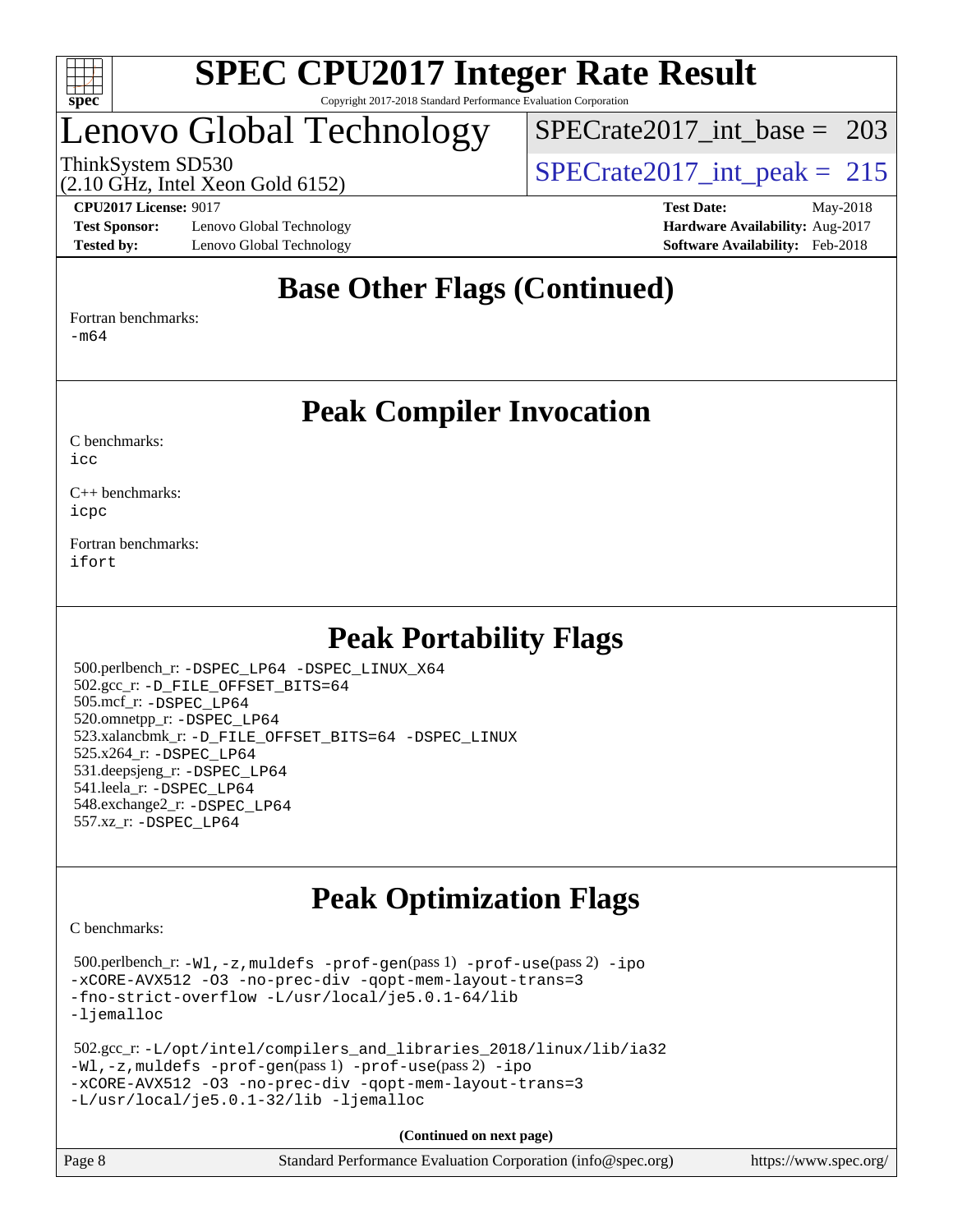

## Lenovo Global Technology

 $SPECrate2017\_int\_base = 203$ 

(2.10 GHz, Intel Xeon Gold 6152)

ThinkSystem SD530  $SPECrate2017\_int\_peak = 215$ 

**[CPU2017 License:](http://www.spec.org/auto/cpu2017/Docs/result-fields.html#CPU2017License)** 9017 **[Test Date:](http://www.spec.org/auto/cpu2017/Docs/result-fields.html#TestDate)** May-2018 **[Test Sponsor:](http://www.spec.org/auto/cpu2017/Docs/result-fields.html#TestSponsor)** Lenovo Global Technology **[Hardware Availability:](http://www.spec.org/auto/cpu2017/Docs/result-fields.html#HardwareAvailability)** Aug-2017

**[Tested by:](http://www.spec.org/auto/cpu2017/Docs/result-fields.html#Testedby)** Lenovo Global Technology **[Software Availability:](http://www.spec.org/auto/cpu2017/Docs/result-fields.html#SoftwareAvailability)** Feb-2018

## **[Peak Optimization Flags \(Continued\)](http://www.spec.org/auto/cpu2017/Docs/result-fields.html#PeakOptimizationFlags)**

 505.mcf\_r: [-Wl,-z,muldefs](http://www.spec.org/cpu2017/results/res2018q2/cpu2017-20180612-07034.flags.html#user_peakEXTRA_LDFLAGS505_mcf_r_link_force_multiple1_b4cbdb97b34bdee9ceefcfe54f4c8ea74255f0b02a4b23e853cdb0e18eb4525ac79b5a88067c842dd0ee6996c24547a27a4b99331201badda8798ef8a743f577) [-xCORE-AVX512](http://www.spec.org/cpu2017/results/res2018q2/cpu2017-20180612-07034.flags.html#user_peakCOPTIMIZE505_mcf_r_f-xCORE-AVX512) [-ipo](http://www.spec.org/cpu2017/results/res2018q2/cpu2017-20180612-07034.flags.html#user_peakCOPTIMIZE505_mcf_r_f-ipo) [-O3](http://www.spec.org/cpu2017/results/res2018q2/cpu2017-20180612-07034.flags.html#user_peakCOPTIMIZE505_mcf_r_f-O3) [-no-prec-div](http://www.spec.org/cpu2017/results/res2018q2/cpu2017-20180612-07034.flags.html#user_peakCOPTIMIZE505_mcf_r_f-no-prec-div) [-qopt-mem-layout-trans=3](http://www.spec.org/cpu2017/results/res2018q2/cpu2017-20180612-07034.flags.html#user_peakCOPTIMIZE505_mcf_r_f-qopt-mem-layout-trans_de80db37974c74b1f0e20d883f0b675c88c3b01e9d123adea9b28688d64333345fb62bc4a798493513fdb68f60282f9a726aa07f478b2f7113531aecce732043) [-L/usr/local/je5.0.1-64/lib](http://www.spec.org/cpu2017/results/res2018q2/cpu2017-20180612-07034.flags.html#user_peakEXTRA_LIBS505_mcf_r_jemalloc_link_path64_4b10a636b7bce113509b17f3bd0d6226c5fb2346b9178c2d0232c14f04ab830f976640479e5c33dc2bcbbdad86ecfb6634cbbd4418746f06f368b512fced5394) [-ljemalloc](http://www.spec.org/cpu2017/results/res2018q2/cpu2017-20180612-07034.flags.html#user_peakEXTRA_LIBS505_mcf_r_jemalloc_link_lib_d1249b907c500fa1c0672f44f562e3d0f79738ae9e3c4a9c376d49f265a04b9c99b167ecedbf6711b3085be911c67ff61f150a17b3472be731631ba4d0471706) 525.x264\_r: [-Wl,-z,muldefs](http://www.spec.org/cpu2017/results/res2018q2/cpu2017-20180612-07034.flags.html#user_peakEXTRA_LDFLAGS525_x264_r_link_force_multiple1_b4cbdb97b34bdee9ceefcfe54f4c8ea74255f0b02a4b23e853cdb0e18eb4525ac79b5a88067c842dd0ee6996c24547a27a4b99331201badda8798ef8a743f577) [-xCORE-AVX512](http://www.spec.org/cpu2017/results/res2018q2/cpu2017-20180612-07034.flags.html#user_peakCOPTIMIZE525_x264_r_f-xCORE-AVX512) [-ipo](http://www.spec.org/cpu2017/results/res2018q2/cpu2017-20180612-07034.flags.html#user_peakCOPTIMIZE525_x264_r_f-ipo) [-O3](http://www.spec.org/cpu2017/results/res2018q2/cpu2017-20180612-07034.flags.html#user_peakCOPTIMIZE525_x264_r_f-O3) [-no-prec-div](http://www.spec.org/cpu2017/results/res2018q2/cpu2017-20180612-07034.flags.html#user_peakCOPTIMIZE525_x264_r_f-no-prec-div) [-qopt-mem-layout-trans=3](http://www.spec.org/cpu2017/results/res2018q2/cpu2017-20180612-07034.flags.html#user_peakCOPTIMIZE525_x264_r_f-qopt-mem-layout-trans_de80db37974c74b1f0e20d883f0b675c88c3b01e9d123adea9b28688d64333345fb62bc4a798493513fdb68f60282f9a726aa07f478b2f7113531aecce732043) [-fno-alias](http://www.spec.org/cpu2017/results/res2018q2/cpu2017-20180612-07034.flags.html#user_peakEXTRA_OPTIMIZE525_x264_r_f-no-alias_77dbac10d91cbfe898fbf4a29d1b29b694089caa623bdd1baccc9957d4edbe8d106c0b357e2748a65b44fc9e83d78098bb898077f3fe92f9faf24f7bd4a07ed7) [-L/usr/local/je5.0.1-64/lib](http://www.spec.org/cpu2017/results/res2018q2/cpu2017-20180612-07034.flags.html#user_peakEXTRA_LIBS525_x264_r_jemalloc_link_path64_4b10a636b7bce113509b17f3bd0d6226c5fb2346b9178c2d0232c14f04ab830f976640479e5c33dc2bcbbdad86ecfb6634cbbd4418746f06f368b512fced5394) [-ljemalloc](http://www.spec.org/cpu2017/results/res2018q2/cpu2017-20180612-07034.flags.html#user_peakEXTRA_LIBS525_x264_r_jemalloc_link_lib_d1249b907c500fa1c0672f44f562e3d0f79738ae9e3c4a9c376d49f265a04b9c99b167ecedbf6711b3085be911c67ff61f150a17b3472be731631ba4d0471706) 557.xz\_r: Same as 505.mcf\_r [C++ benchmarks:](http://www.spec.org/auto/cpu2017/Docs/result-fields.html#CXXbenchmarks) 520.omnetpp\_r: [-Wl,-z,muldefs](http://www.spec.org/cpu2017/results/res2018q2/cpu2017-20180612-07034.flags.html#user_peakEXTRA_LDFLAGS520_omnetpp_r_link_force_multiple1_b4cbdb97b34bdee9ceefcfe54f4c8ea74255f0b02a4b23e853cdb0e18eb4525ac79b5a88067c842dd0ee6996c24547a27a4b99331201badda8798ef8a743f577) [-prof-gen](http://www.spec.org/cpu2017/results/res2018q2/cpu2017-20180612-07034.flags.html#user_peakPASS1_CXXFLAGSPASS1_LDFLAGS520_omnetpp_r_prof_gen_5aa4926d6013ddb2a31985c654b3eb18169fc0c6952a63635c234f711e6e63dd76e94ad52365559451ec499a2cdb89e4dc58ba4c67ef54ca681ffbe1461d6b36)(pass 1) [-prof-use](http://www.spec.org/cpu2017/results/res2018q2/cpu2017-20180612-07034.flags.html#user_peakPASS2_CXXFLAGSPASS2_LDFLAGS520_omnetpp_r_prof_use_1a21ceae95f36a2b53c25747139a6c16ca95bd9def2a207b4f0849963b97e94f5260e30a0c64f4bb623698870e679ca08317ef8150905d41bd88c6f78df73f19)(pass 2) [-ipo](http://www.spec.org/cpu2017/results/res2018q2/cpu2017-20180612-07034.flags.html#user_peakPASS1_CXXOPTIMIZEPASS2_CXXOPTIMIZE520_omnetpp_r_f-ipo) [-xCORE-AVX512](http://www.spec.org/cpu2017/results/res2018q2/cpu2017-20180612-07034.flags.html#user_peakPASS2_CXXOPTIMIZE520_omnetpp_r_f-xCORE-AVX512) [-O3](http://www.spec.org/cpu2017/results/res2018q2/cpu2017-20180612-07034.flags.html#user_peakPASS1_CXXOPTIMIZEPASS2_CXXOPTIMIZE520_omnetpp_r_f-O3) [-no-prec-div](http://www.spec.org/cpu2017/results/res2018q2/cpu2017-20180612-07034.flags.html#user_peakPASS1_CXXOPTIMIZEPASS2_CXXOPTIMIZE520_omnetpp_r_f-no-prec-div) [-qopt-mem-layout-trans=3](http://www.spec.org/cpu2017/results/res2018q2/cpu2017-20180612-07034.flags.html#user_peakPASS1_CXXOPTIMIZEPASS2_CXXOPTIMIZE520_omnetpp_r_f-qopt-mem-layout-trans_de80db37974c74b1f0e20d883f0b675c88c3b01e9d123adea9b28688d64333345fb62bc4a798493513fdb68f60282f9a726aa07f478b2f7113531aecce732043) [-L/usr/local/je5.0.1-64/lib](http://www.spec.org/cpu2017/results/res2018q2/cpu2017-20180612-07034.flags.html#user_peakEXTRA_LIBS520_omnetpp_r_jemalloc_link_path64_4b10a636b7bce113509b17f3bd0d6226c5fb2346b9178c2d0232c14f04ab830f976640479e5c33dc2bcbbdad86ecfb6634cbbd4418746f06f368b512fced5394) [-ljemalloc](http://www.spec.org/cpu2017/results/res2018q2/cpu2017-20180612-07034.flags.html#user_peakEXTRA_LIBS520_omnetpp_r_jemalloc_link_lib_d1249b907c500fa1c0672f44f562e3d0f79738ae9e3c4a9c376d49f265a04b9c99b167ecedbf6711b3085be911c67ff61f150a17b3472be731631ba4d0471706)

 523.xalancbmk\_r: [-L/opt/intel/compilers\\_and\\_libraries\\_2018/linux/lib/ia32](http://www.spec.org/cpu2017/results/res2018q2/cpu2017-20180612-07034.flags.html#user_peakCXXLD523_xalancbmk_r_Enable-32bit-runtime_af243bdb1d79e4c7a4f720bf8275e627de2ecd461de63307bc14cef0633fde3cd7bb2facb32dcc8be9566045fb55d40ce2b72b725f73827aa7833441b71b9343) [-Wl,-z,muldefs](http://www.spec.org/cpu2017/results/res2018q2/cpu2017-20180612-07034.flags.html#user_peakEXTRA_LDFLAGS523_xalancbmk_r_link_force_multiple1_b4cbdb97b34bdee9ceefcfe54f4c8ea74255f0b02a4b23e853cdb0e18eb4525ac79b5a88067c842dd0ee6996c24547a27a4b99331201badda8798ef8a743f577) [-prof-gen](http://www.spec.org/cpu2017/results/res2018q2/cpu2017-20180612-07034.flags.html#user_peakPASS1_CXXFLAGSPASS1_LDFLAGS523_xalancbmk_r_prof_gen_5aa4926d6013ddb2a31985c654b3eb18169fc0c6952a63635c234f711e6e63dd76e94ad52365559451ec499a2cdb89e4dc58ba4c67ef54ca681ffbe1461d6b36)(pass 1) [-prof-use](http://www.spec.org/cpu2017/results/res2018q2/cpu2017-20180612-07034.flags.html#user_peakPASS2_CXXFLAGSPASS2_LDFLAGS523_xalancbmk_r_prof_use_1a21ceae95f36a2b53c25747139a6c16ca95bd9def2a207b4f0849963b97e94f5260e30a0c64f4bb623698870e679ca08317ef8150905d41bd88c6f78df73f19)(pass 2) [-ipo](http://www.spec.org/cpu2017/results/res2018q2/cpu2017-20180612-07034.flags.html#user_peakPASS1_CXXOPTIMIZEPASS2_CXXOPTIMIZE523_xalancbmk_r_f-ipo) [-xCORE-AVX512](http://www.spec.org/cpu2017/results/res2018q2/cpu2017-20180612-07034.flags.html#user_peakPASS2_CXXOPTIMIZE523_xalancbmk_r_f-xCORE-AVX512) [-O3](http://www.spec.org/cpu2017/results/res2018q2/cpu2017-20180612-07034.flags.html#user_peakPASS1_CXXOPTIMIZEPASS2_CXXOPTIMIZE523_xalancbmk_r_f-O3) [-no-prec-div](http://www.spec.org/cpu2017/results/res2018q2/cpu2017-20180612-07034.flags.html#user_peakPASS1_CXXOPTIMIZEPASS2_CXXOPTIMIZE523_xalancbmk_r_f-no-prec-div) [-qopt-mem-layout-trans=3](http://www.spec.org/cpu2017/results/res2018q2/cpu2017-20180612-07034.flags.html#user_peakPASS1_CXXOPTIMIZEPASS2_CXXOPTIMIZE523_xalancbmk_r_f-qopt-mem-layout-trans_de80db37974c74b1f0e20d883f0b675c88c3b01e9d123adea9b28688d64333345fb62bc4a798493513fdb68f60282f9a726aa07f478b2f7113531aecce732043) [-L/usr/local/je5.0.1-32/lib](http://www.spec.org/cpu2017/results/res2018q2/cpu2017-20180612-07034.flags.html#user_peakEXTRA_LIBS523_xalancbmk_r_jemalloc_link_path32_e29f22e8e6c17053bbc6a0971f5a9c01a601a06bb1a59df2084b77a2fe0a2995b64fd4256feaeea39eeba3aae142e96e2b2b0a28974019c0c0c88139a84f900a) [-ljemalloc](http://www.spec.org/cpu2017/results/res2018q2/cpu2017-20180612-07034.flags.html#user_peakEXTRA_LIBS523_xalancbmk_r_jemalloc_link_lib_d1249b907c500fa1c0672f44f562e3d0f79738ae9e3c4a9c376d49f265a04b9c99b167ecedbf6711b3085be911c67ff61f150a17b3472be731631ba4d0471706)

531.deepsjeng\_r: Same as 520.omnetpp\_r

541.leela\_r: Same as 520.omnetpp\_r

#### [Fortran benchmarks](http://www.spec.org/auto/cpu2017/Docs/result-fields.html#Fortranbenchmarks):

[-Wl,-z,muldefs](http://www.spec.org/cpu2017/results/res2018q2/cpu2017-20180612-07034.flags.html#user_FCpeak_link_force_multiple1_b4cbdb97b34bdee9ceefcfe54f4c8ea74255f0b02a4b23e853cdb0e18eb4525ac79b5a88067c842dd0ee6996c24547a27a4b99331201badda8798ef8a743f577) [-xCORE-AVX512](http://www.spec.org/cpu2017/results/res2018q2/cpu2017-20180612-07034.flags.html#user_FCpeak_f-xCORE-AVX512) [-ipo](http://www.spec.org/cpu2017/results/res2018q2/cpu2017-20180612-07034.flags.html#user_FCpeak_f-ipo) [-O3](http://www.spec.org/cpu2017/results/res2018q2/cpu2017-20180612-07034.flags.html#user_FCpeak_f-O3) [-no-prec-div](http://www.spec.org/cpu2017/results/res2018q2/cpu2017-20180612-07034.flags.html#user_FCpeak_f-no-prec-div) [-qopt-mem-layout-trans=3](http://www.spec.org/cpu2017/results/res2018q2/cpu2017-20180612-07034.flags.html#user_FCpeak_f-qopt-mem-layout-trans_de80db37974c74b1f0e20d883f0b675c88c3b01e9d123adea9b28688d64333345fb62bc4a798493513fdb68f60282f9a726aa07f478b2f7113531aecce732043) [-nostandard-realloc-lhs](http://www.spec.org/cpu2017/results/res2018q2/cpu2017-20180612-07034.flags.html#user_FCpeak_f_2003_std_realloc_82b4557e90729c0f113870c07e44d33d6f5a304b4f63d4c15d2d0f1fab99f5daaed73bdb9275d9ae411527f28b936061aa8b9c8f2d63842963b95c9dd6426b8a) [-align array32byte](http://www.spec.org/cpu2017/results/res2018q2/cpu2017-20180612-07034.flags.html#user_FCpeak_align_array32byte_b982fe038af199962ba9a80c053b8342c548c85b40b8e86eb3cc33dee0d7986a4af373ac2d51c3f7cf710a18d62fdce2948f201cd044323541f22fc0fffc51b6) [-L/usr/local/je5.0.1-64/lib](http://www.spec.org/cpu2017/results/res2018q2/cpu2017-20180612-07034.flags.html#user_FCpeak_jemalloc_link_path64_4b10a636b7bce113509b17f3bd0d6226c5fb2346b9178c2d0232c14f04ab830f976640479e5c33dc2bcbbdad86ecfb6634cbbd4418746f06f368b512fced5394) [-ljemalloc](http://www.spec.org/cpu2017/results/res2018q2/cpu2017-20180612-07034.flags.html#user_FCpeak_jemalloc_link_lib_d1249b907c500fa1c0672f44f562e3d0f79738ae9e3c4a9c376d49f265a04b9c99b167ecedbf6711b3085be911c67ff61f150a17b3472be731631ba4d0471706)

### **[Peak Other Flags](http://www.spec.org/auto/cpu2017/Docs/result-fields.html#PeakOtherFlags)**

[C benchmarks \(except as noted below\)](http://www.spec.org/auto/cpu2017/Docs/result-fields.html#Cbenchmarksexceptasnotedbelow):  $-m64 - std= c11$  $-m64 - std= c11$  502.gcc\_r: [-m32](http://www.spec.org/cpu2017/results/res2018q2/cpu2017-20180612-07034.flags.html#user_peakCCLD502_gcc_r_intel_ia32_18.0_2666f1173eb60787016b673bfe1358e27016ef7649ea4884b7bc6187fd89dc221d14632e22638cde1c647a518de97358ab15d4ad098ee4e19a8b28d0c25e14bf) [-std=c11](http://www.spec.org/cpu2017/results/res2018q2/cpu2017-20180612-07034.flags.html#user_peakCCLD502_gcc_r_intel_compiler_c11_mode_0e1c27790398a4642dfca32ffe6c27b5796f9c2d2676156f2e42c9c44eaad0c049b1cdb667a270c34d979996257aeb8fc440bfb01818dbc9357bd9d174cb8524) [C++ benchmarks \(except as noted below\):](http://www.spec.org/auto/cpu2017/Docs/result-fields.html#CXXbenchmarksexceptasnotedbelow)  $-m64$ 

523.xalancbmk\_r: [-m32](http://www.spec.org/cpu2017/results/res2018q2/cpu2017-20180612-07034.flags.html#user_peakCXXLD523_xalancbmk_r_intel_ia32_18.0_2666f1173eb60787016b673bfe1358e27016ef7649ea4884b7bc6187fd89dc221d14632e22638cde1c647a518de97358ab15d4ad098ee4e19a8b28d0c25e14bf)

**(Continued on next page)**